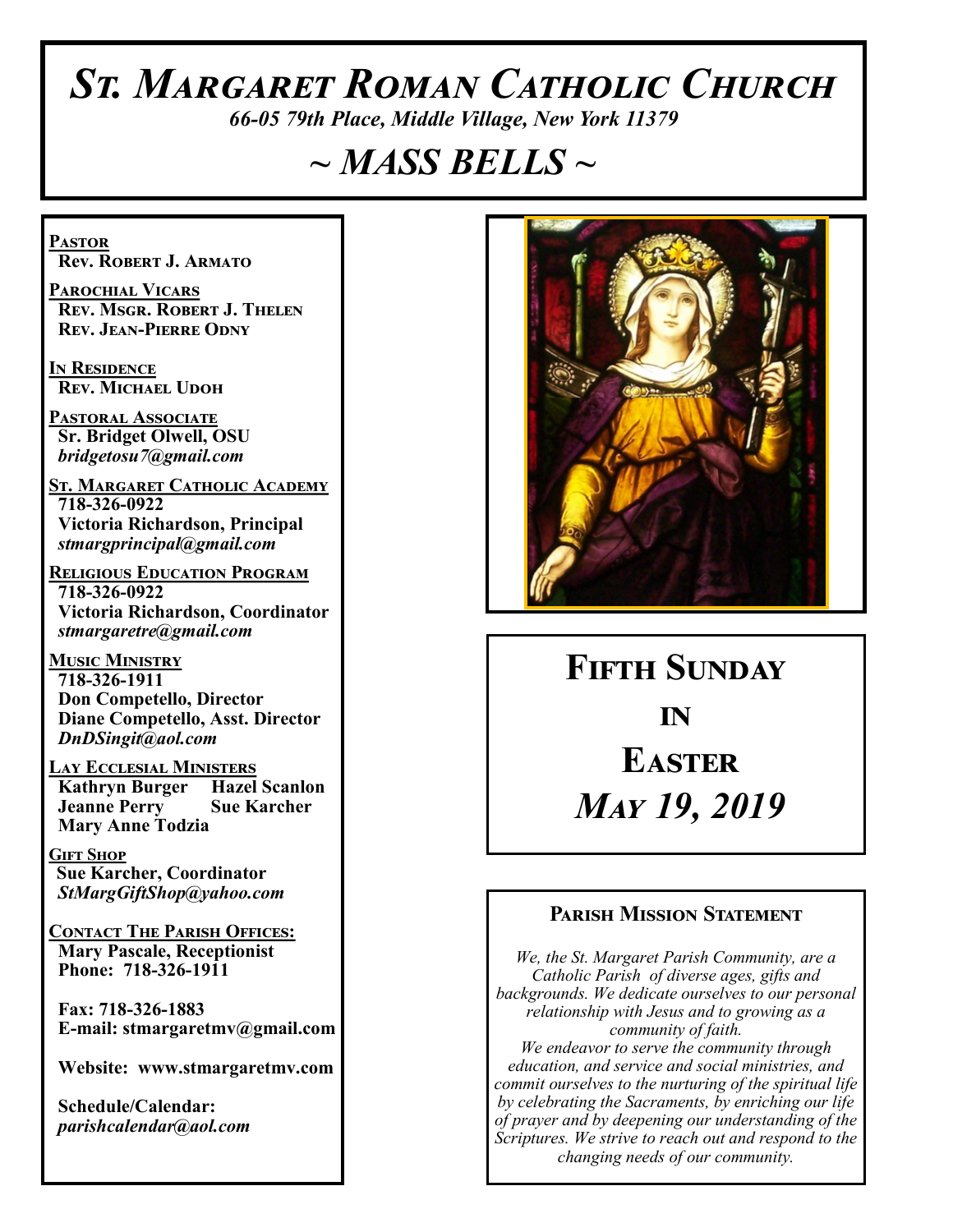# *MASSES FOR THE WEEK*

| SUN.<br>7:30<br>9:00<br>10:30<br><b>NOON</b><br>5:00PM | <b>MAY 19 FIFTH SUNDAY IN EASTER/</b><br>Mother's Day Novena<br>Il Popolo della Parocchia/In onore della<br>Madonna Maria S.Sa dell Udienza/<br>Francesca, Salvatore e Calogero<br>DiMaggio/Salvatore e Anna Armato/<br>Giorgio e Concetta Giudice/Antonino<br>Cicio/Luigi Russo/Gaspare Lamanno/<br>Gaspare Tamburello/Maria Curatolo/<br>Maria DiSalvo/Giuseppa Benfari/Gaetana<br>Dominic e Giovanna<br>Maura Reece<br>Ruth O'Hehir<br>Kenneth W. Smith |
|--------------------------------------------------------|------------------------------------------------------------------------------------------------------------------------------------------------------------------------------------------------------------------------------------------------------------------------------------------------------------------------------------------------------------------------------------------------------------------------------------------------------------|
| MON.                                                   | <b>MAY 20 - ST. BERNARDINE OF SIENA</b>                                                                                                                                                                                                                                                                                                                                                                                                                    |
| 7:00                                                   | <b>Priest Ordination Class of 1995</b>                                                                                                                                                                                                                                                                                                                                                                                                                     |
| 9:00                                                   | Mother's Day Novena                                                                                                                                                                                                                                                                                                                                                                                                                                        |
| TUE.                                                   | <b>MAY 21 - ST. CHRISTOPHER</b><br><b>MAGALLANES</b>                                                                                                                                                                                                                                                                                                                                                                                                       |
| 7:00                                                   | <b>Ryszard Adammczyk</b>                                                                                                                                                                                                                                                                                                                                                                                                                                   |
| 9:00                                                   | Mary & Peter Parlak                                                                                                                                                                                                                                                                                                                                                                                                                                        |
| WED.                                                   | <b>MAY 22 - ST. RITA OF CASCIA</b>                                                                                                                                                                                                                                                                                                                                                                                                                         |
| 7:00                                                   | Rita & Jim Minogue                                                                                                                                                                                                                                                                                                                                                                                                                                         |
| 9:00                                                   | Rudy Hohenfeld                                                                                                                                                                                                                                                                                                                                                                                                                                             |
| THU.                                                   | <b>MAY 23 - EASTER WEEKDAY</b>                                                                                                                                                                                                                                                                                                                                                                                                                             |
| 7:00                                                   | Maria Curatolo                                                                                                                                                                                                                                                                                                                                                                                                                                             |
| 9:00                                                   | Anna Nick/Rosa Stalzer                                                                                                                                                                                                                                                                                                                                                                                                                                     |
| FRI.                                                   | <b>MAY 24 - EASTER WEEKDAY</b>                                                                                                                                                                                                                                                                                                                                                                                                                             |
| 7:00                                                   | Salvatore DiPaola                                                                                                                                                                                                                                                                                                                                                                                                                                          |
| 9:00                                                   | Theodore Mundy, Sr. (BIRTH)                                                                                                                                                                                                                                                                                                                                                                                                                                |
| SAT.                                                   | MAY 25 - STS. BEDE/GREGORY VII/                                                                                                                                                                                                                                                                                                                                                                                                                            |
| 9:00<br>5:00PM                                         | MARY MAGDALENE<br>Collective: Jane Cacciatore (ANNI)/<br>Philomena Karcher (BIRTH)/Angelo and<br>Marguerite Scaturro/<br>Margaret Maloney (BIRTH)                                                                                                                                                                                                                                                                                                          |
| SUN.                                                   | <b>MAY 26 - SIXTH SUNDAY OF EASTER</b>                                                                                                                                                                                                                                                                                                                                                                                                                     |
| 7:30                                                   | People of the Parish                                                                                                                                                                                                                                                                                                                                                                                                                                       |
| ∩.∩∩                                                   | riana a Calvatara Dalmaril                                                                                                                                                                                                                                                                                                                                                                                                                                 |

9:00 Vincenza, Mariano e Salvatore Palmeri/ Filippo e Leonardo Curatolo/Dina Prozzi/ Maria Curatolo/



*SAINT MARY MAGDALENE MAY 25* 

# **PARISH INFORMATION**

**Rectory Office Hours Monday - Friday - 9 am to Noon, and 1 pm to 5pm Tuesday & Wednesday evenings 5-7pm Saturday - by appointment Sunday - closed**

**CONFESSIONS** - Saturday, 4-4:45 pm or by appointment with a priest.

**NOVENA** to Our Lady of the Miraculous Medal Mondays after the 9am Mass.

**BAPTISMS** take place on the 1st and 3rd Sundays of the month. Please call the rectory for an appointment and to register your child.

**WEDDINGS MUST** be scheduled at least six months in advance by appointment with a priest or a deacon. Please call the rectory office. For marriage preparation information visit www.pre-cana.org.

**THE ENGLISH CHOIR** rehearses on Tuesday, at 7 pm in the Church. Tenors and baritones needed!

**IL CORO ITALIANO** prattica ogni Domenica prima della Messa Italiana.

**THE YOUTH CHOIR** rehearses on Thursday, from 6-7 pm in the Church. For more info, DnDsingit@aol.com

**BOY SCOUT TROOP #119** meets on Tuesdays from 7:15-9 pm in the Parish Hall. New members are welcome, age 10 1/2 & up. Call Mr. Krzewski, 718-894-4099.

**CUB PACK #119** meets on Mondays from 7-8:30 pm in the Parish Hall. New members welcome, age 6 to 10-1/2. Call Mr. Krzewski, 718-894-4099.

**SENIOR CITIZENS** meet every Wednesday at 12 Noon in the Parish Center.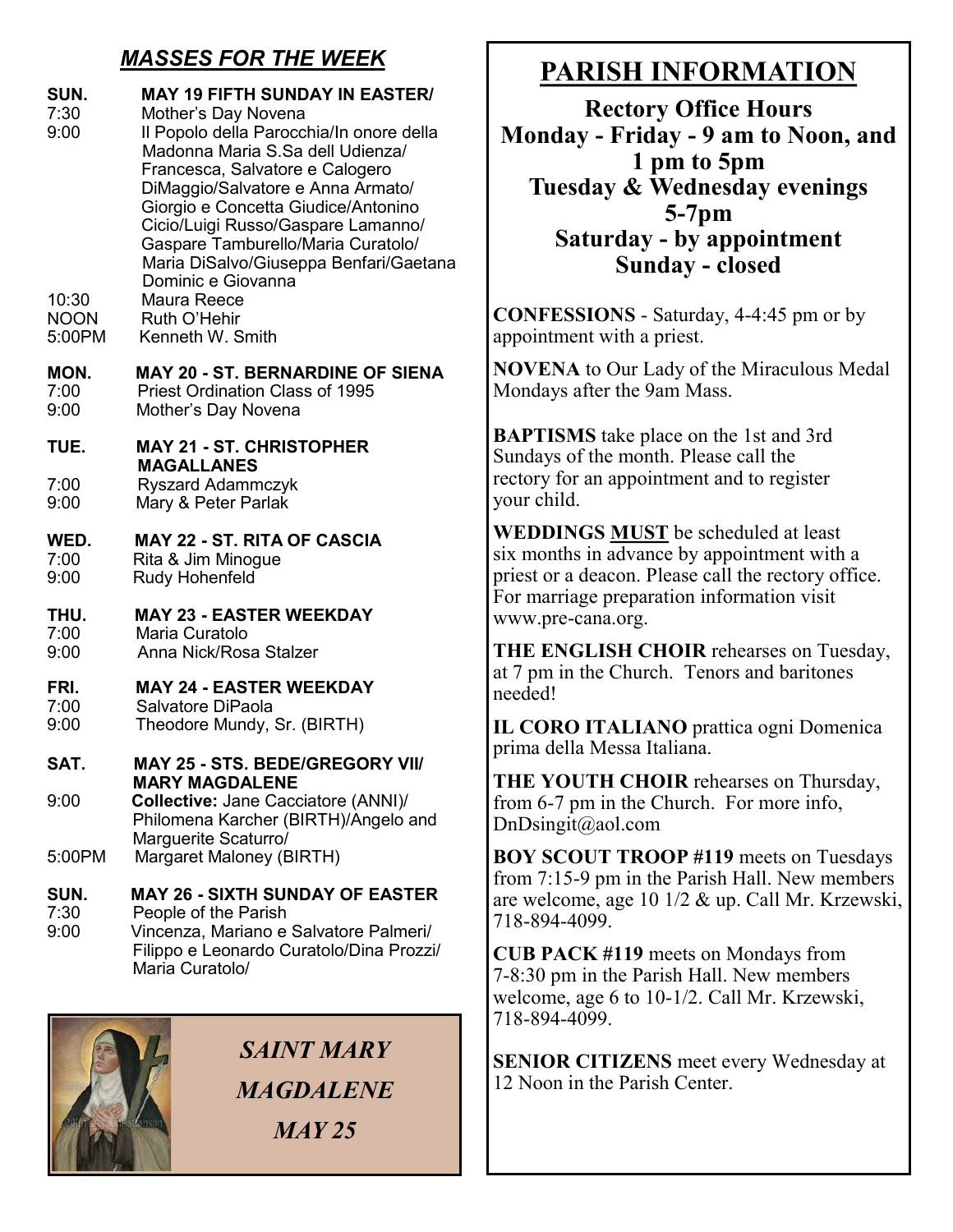# PLEASE PRAY FOR OUR SICK

Karen Guarascio, Connie Faccibene, Linda Frazier, Cari Ann Falk-LoBello, Glen Falk, Ronald Frazier, Robert Sabini, Lee Falk, Scott White, Baby McKinley Kelleher, Sean Harrison, Justin James Quirke, Elizabeth Ott, Dr. Joan Virostko, Alfie Poje, Carol Arevalo, Jim O'Driscoll, Victoria Lippolis, Mary Rigovich, Matteo Sabini, Charles Schaaf, Alvaro Andres Gonzalez, Luis Sanchez, Billy Gillespie, George McGarry, Cathie Greulich, Anthony Bruno, John Wert, Joseph Stubbs, Bob & Karen Schaefer, Michael Hirst, Mary Harrison, John Murphy, Anne McGinnis, Richard Santangelo, Norma Voyer, Vicky Turato, Julio Pelaez, Maritza Gutierrez, Graciela Mora, Cindy Mulore, Salvatore Tuttolomondo, Gloria Mojica, Gloria Pemaj, Anne Gorian, Allen McConville, Joseph Simon, Jack Marchindiondo, Victoria Lippolis, The Scaturro Family, Joseph Siano, Louis Pitelli, Marion Caracciola, Vita Mazzola,

*The names will remain for 3 months, please call 718-326-1911 and ask for continued prayers.*

## **Prayer Requests**

**Pray for vocations to the Priesthood and Religious Life. Please pray for our men and women from our Parish serving in the defense of our country: Lt. Col. Thomas Frohnhoefer Sgt. Robert A. Domenici** 



*WE RECALL OUR BELOVED DECEASED*

*Especially, Josephine Cardone, Antoinette Russo,Gloria J. Meurer, May they rest in Christ's Peace!*

# **MEMORIALS**

*WINE & HOSTS THIS WEEK*

*are offered in memory of Maria Curatolo at the request of Lena DeSimone.*

#### *TABERNACLE LAMP THIS WEEK*

*is lit in memory of Augusta & Theodore Mundy at the request of Barbara Mundy.* 

#### **PLEASE TAKE NOTE. . .**

**The Rectory will be closed on Monday, May 27, in observance of Memorial Day Masses are at 9:00am and 10:00am and on Thursday, May 30 in observance of The Ascension of the Lord A HOLY DAY OF OBLIGATION Masses are Wednesday at 7:30pm, and Thursday at 7:00am, 9:00am and 7:30pm**

### **TODAY'S READINGS**

 *Fifth Sunday in Easter*

Acts 14:21-27 Ps 145:8-9, 10-11, 12-13 Rev. 21:1-5a Jn 13:31-33a, 34-35

## **READINGS FOR THE WEEK**

| Monday:    | Acts 14:5-18<br>Ps 115:1-2, 3-4, 15-16<br>Jn $14:21-26$                        |
|------------|--------------------------------------------------------------------------------|
| Tuesday:   | Acts 14:19-28<br>Ps 143:10-11, 12ab, 21<br>Jn 14:27-31a                        |
| Wednesday: | Acts 15:1-6<br>Ps 122:1-2, 3-4ab,<br>$4cd-5$<br>$Jn$ 15:1-8                    |
| Thursday:  | Acts 15:7-21<br>Ps 96:1-2a, 2b-3, 10<br>$Jn$ 15:1-8                            |
| Friday:    | Acts 15:22-31<br>Ps 57:8-9, 10, 12<br>Jn 15:12-17                              |
| Saturday:  | Acts 16:1-10<br>Ps 100:1b-2, 3, 5<br>$Jn$ 15:18-21                             |
| Sunday:    | Acts 15:1-2, 22-29<br>Ps 67:2-3, 5, 6, 8<br>Rev 21:10-14, 22-23<br>Jn 14:23-29 |
|            |                                                                                |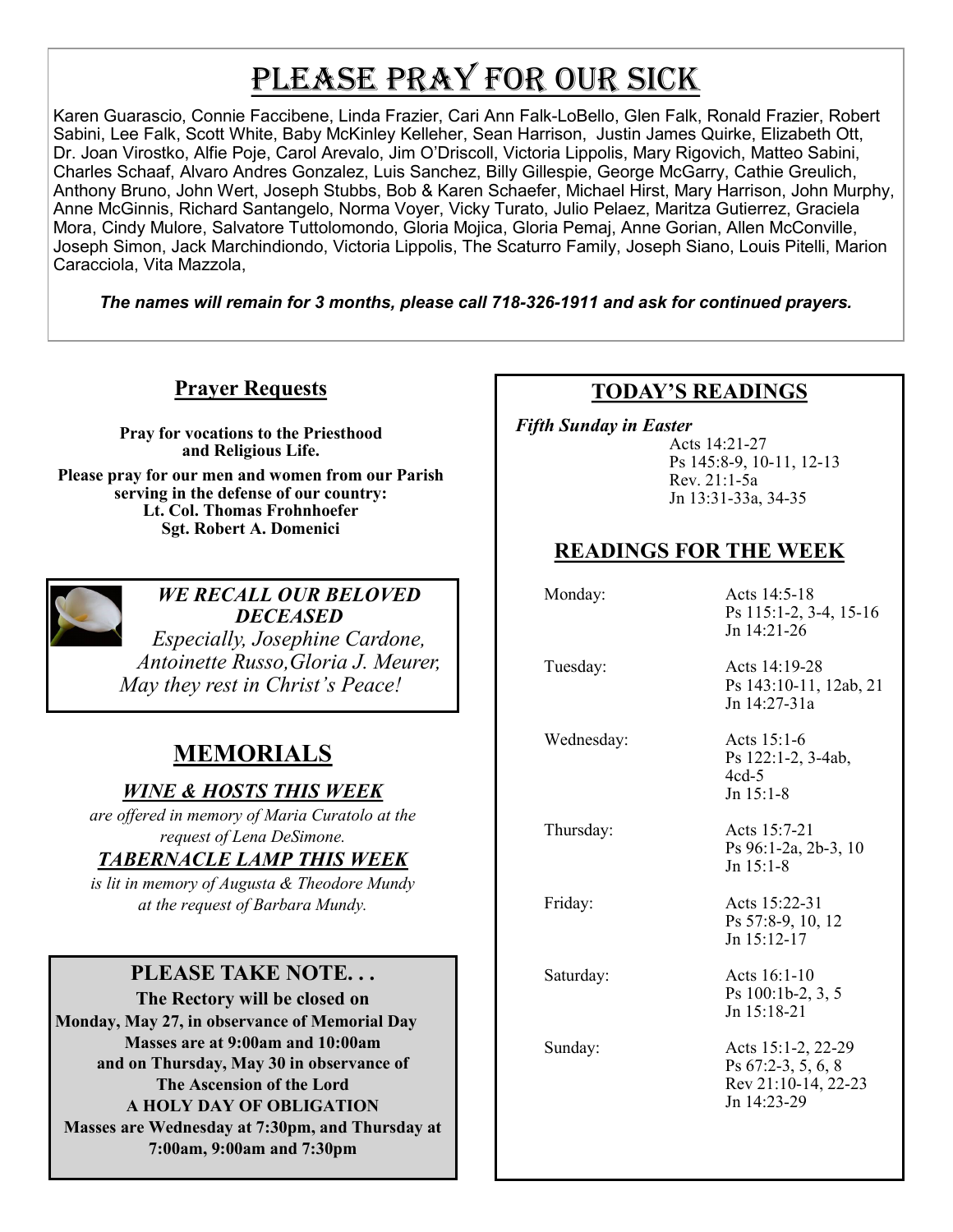### **HOLY LAND PILGRIMAGE**

 Fr. John Mendonca, pastor of Our Lady of the Angelus Parish, is leading a 10-day **pilgrimage to the Holy Land** beginning November 13. The cost is \$3,198/person.

 Please call Our Lady of the Angelus Rectory at **(718-897-4444)** for a trip brochure and more information.

#### **CHANGING CARS?**

 The Associated Vincentian Charities (AVC) will give \$75-200 to our Parish for used cars in any condition that are donated to them by our parishioners. We received several checks from them in the last year.

 Contact them at:  **svdpautobrooklynqueens.org** or, call **718-491-2525**

 AVC offers free pick up of your vehicle. The value of your donated car may be tax deductible. Thanks for your help!

#### **PARISH REGISTRATION**

 Very often, people come to the Rectory asking for a certificate or letter attesting to their being active members of our Parish. That's hard for us to do, if there is no record of their being registered.

 All families worshiping here at St. Margaret's are encouraged to register with the Rectory Offices. All you have to do is complete the following information and drop it into the collection basket. We'll take it from there.

| Name:    |                  |
|----------|------------------|
| Address: |                  |
|          |                  |
| Phone #: | $\sqrt{2}$<br>۰. |



## **UPCOMING BLOOD DRIVE WE'RE NUMBER ONE AGAIN!**

 For the second year in a row, the New York Blood Center and the Diocese of Brooklyn honored St. Margaret's with an award for **FIRST PLACE - TOP QUEENS PARISH.** This award is in recognition for the **RECORD 339 units of blood**  collected at the St. Margaret Parish Blood Drives last year as part of the 2018 Diocese of Brooklyn Blood Drive campaign. These lifesaving donations have potentially impacted the lives of over 1000 local patients in need. A very special **THANK YOU** to all who contributed to this award by donating blood at St. Margaret's during the past year and for your continuing dedication and commitment to this vital service!

 Please help us continue the tradition of successful blood drives at St. Margaret's. The next Blood Drive is scheduled for **Sunday, June 2, 2019 from 9:00am until 3:00pm** in the Parish Hall. Please mark your calendar and plan on helping patients in need by making a blood donation once again. To ensure that you will be able to donate, please remember to include foods rich in iron in your diet and to eat a good meal and drink plenty of fluids before you come. For more information and/ or to make a blood donation appointment, please e-mail **parishcalendar@aol.com.** 

#### **"THE EUCHARIST"**

 We will begin a presentation of Bishop Barron's DVD series on the Eucharist during the week of May 20.

 Bishop Barron examines three important aspects of this inexhaustibly rich Sacrament: the Eucharist as Sacred Meal, as Sacrifice, and as Real Presence. These elements unite us to our fellow Catholics in every sacred liturgy. The aim of this program is to increase understanding, promote reflection, and encourage practical action.

 Please consider listening to Bishop Barron speak on the beauty and importance of the Sacrament of the Eucharist, the Source and Summit of our lives as Catholics.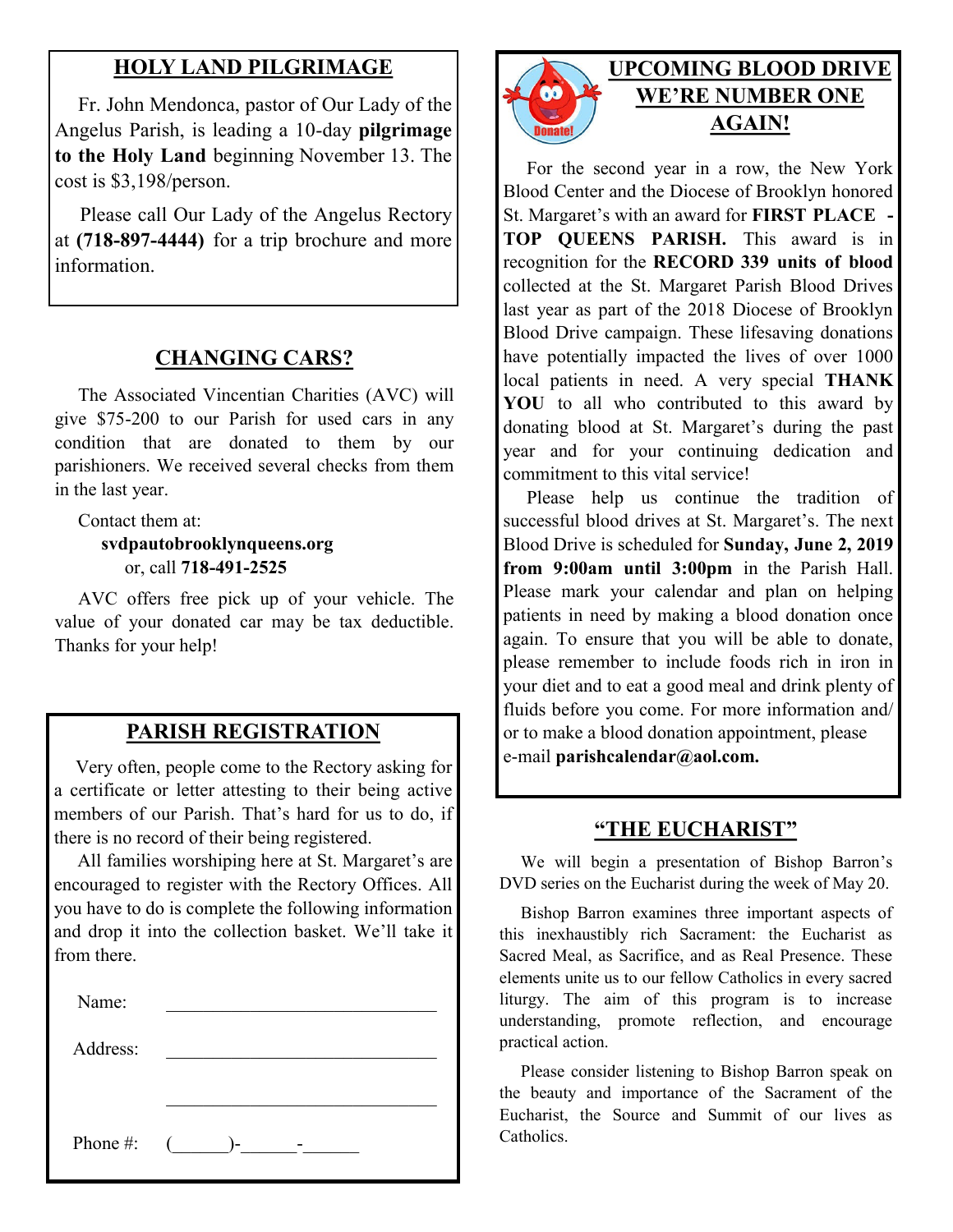# **~ St. Margaret Gift Shop ~**

Wednesdays, 12:00 - 4:00 pm Saturdays, 4:00 - 5:00 pm and Sundays, 9:00 am - 1:00 pm

We have a selection of religious goods: Rosaries - Medals - Gifts Crucifixes - Statues - Bibles other books **AND MORE!**

If we don't have it, we'll try to get it for you. The Gift Shop is located in the rectory. Please use the red side door in the parking lot. If the door is closed, please knock.

Contact us: **StMargGiftShop@yahoo.com**

# *~ Use Your Envelopes ~*

 Please help us keep our records straight by putting the amount of your donation in the space indicated on your envelopes. It will make life a lot simpler for our counters and recorders.

Thank you!

# **ANNUAL CATHOLIC APPEAL**

 Our 2019 Annual Catholic Appeal continues to grow. So far, 108 families have pledged \$38,173 toward our goal of \$65,897. We're now at 57.9% of our parish goal, with "only" \$27,724 to go. We can do it!

 This is a **Parish effort**. Please donate as your means allow, but give something. Use the envelopes mailed to you or available in church *to send your donation directly to the Appeals office.*

 **All funds donated for this Campaign are used ONLY to serve the people of our parishes in Queens and Brooklyn.**

# **~ Monthly Memorial Mass ~**

 A **bi-lingual (English and Italian) memorial Mass**  with music is celebrated each month for the repose of the souls of those who were buried from our church during the preceding month.

 While we no longer celebrate private memorial Masses, families who wish to have an annual or "month's mind" Mass offered for a loved one can join in this monthly celebration. Please contact the Rectory at 718-326-1911 to make the arrangements.

 **The next memorial Mass will be celebrated at 11:45 am Saturday June 8.** 



# **THE ST. VINCENT FOOD PANTRY**

is located in the Convent 66-25 79th Place

## **The Pantry is open every WEDNESDAY AND SATURDAY from 10:00 am to 12:00 Noon.**

*Our Food Pantry is in need of coffee, bottled juice, cooking oil, mayo, sugar, canned fruit, Chef Boy-ardee products. For more information please contact Terry, 718-326-0188 As always, thank you for your generosity!*

## **MOTHER'S DAY NOVENA**

God knows, moms can use our prayers. In former times, children gave

their mothers a "spiritual bouquet" by praying Rosaries or offering up Communions or Masses for them, a beautiful way to remember and thank mom for all the love she'd shown us. We still can do that as adults.

 A novena of Masses has been celebrated and will conclude on Monday, May 20 for the spiritual benefit of all mothers so enrolled, whether living or deceased.

 Please don't forget our Mother Mary! Pray the Rosary every day.